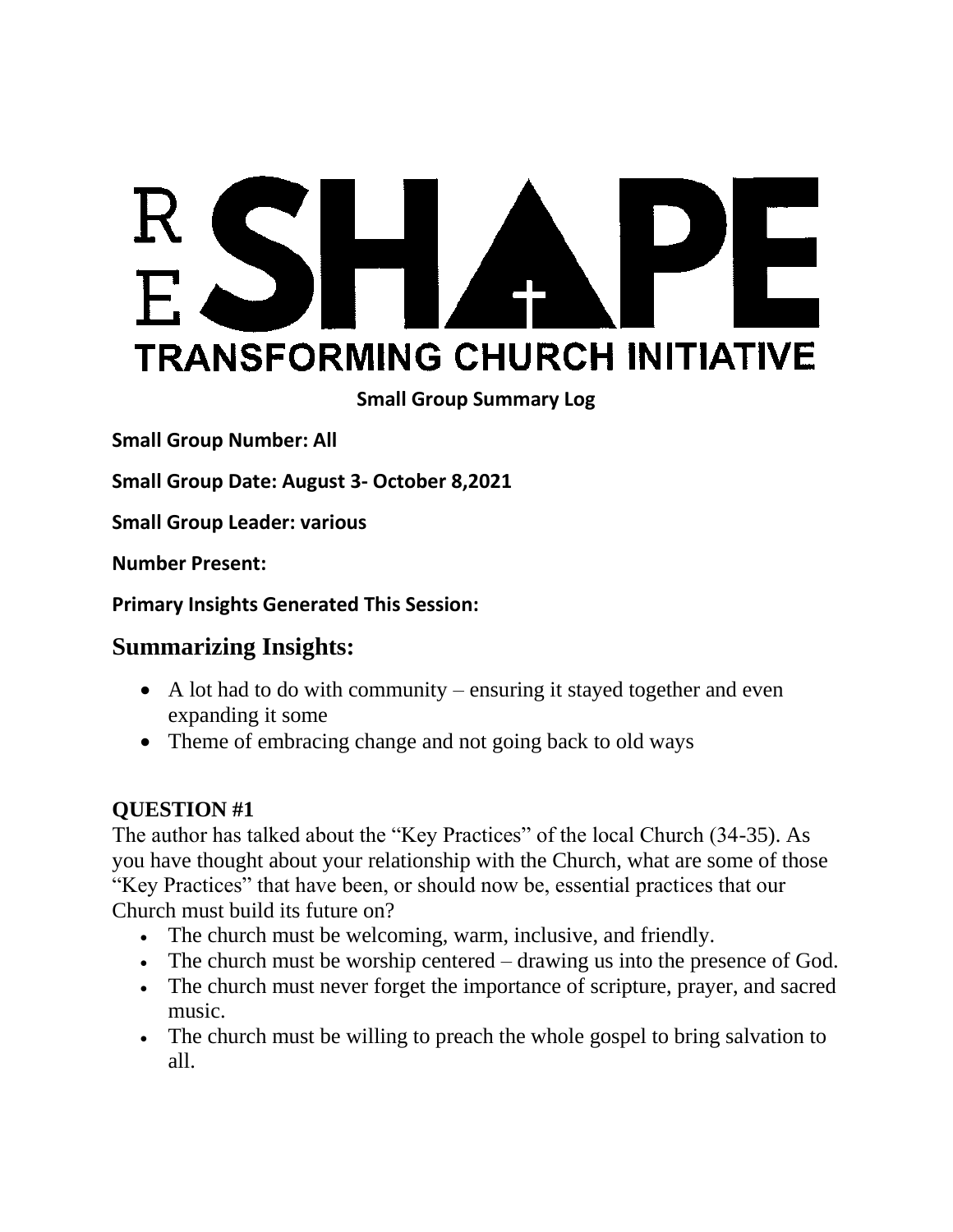- We must not compromise on the historical traditions/teachings of the Church.
- We must not lose the importance of pastoral/congregational care for our members,

especially our seniors and sick. Stephen Ministry worked well when we had it.

- Professionalism in all that we do, and all that we are.
- Emphasis on evangelism, witnessing, and faith-sharing to others.

# **QUESTION #2**

As you think about your relationships with your family members, friends, neighbors, or club/association members, what are some of the primary spiritual/faith-centered questions, concerns, or needs you have heard them express?

• There is so much disagreement and division among peoples in our world today. It is hard to talk to and connect with others. Many people I know have nowhere to go to have a safe, honest, respectable place to talk through the issues of our day. If our relationship with God is strong, and the church's connection with God is strong, then we can meet the

divisions/disagreements in the church and in our culture with grace and love. We need to get back to the basics as a church that fosters relationships with ourselves and others. Having a strong foundation on faith will help with that.

- Many I know are on the fringe of the church. With the overhanging question about the future of the Methodist Church, folks aren't interested in connecting until they can be assured of where we are going. The pastoral and lay leadership of our church needs to be clear in the direction this congregation will travel and be strong enough to lead us through the questions/divisions that may be coming.
- We must create the environment where it is OK to agree to disagree in order to maintain our relationships. Must be shown how to give each other grace and acceptance.
- We need to emphasize more of what we have in common than focusing on our differences/disagreements. We must model for others that we can be united in our faith, hope and love for God, each other, and the world. A broken world will see and stream to an authentic community of love.
- People I know are caught in the spin-cycle of uncertainty these days. The insanity in our times, culture, and politics is driving us insane. The church must answer these challenges in the context of Christian love, kindness, fairness, compassion, and humility. The preaching of the gospel must be the compass that points a clear path to God.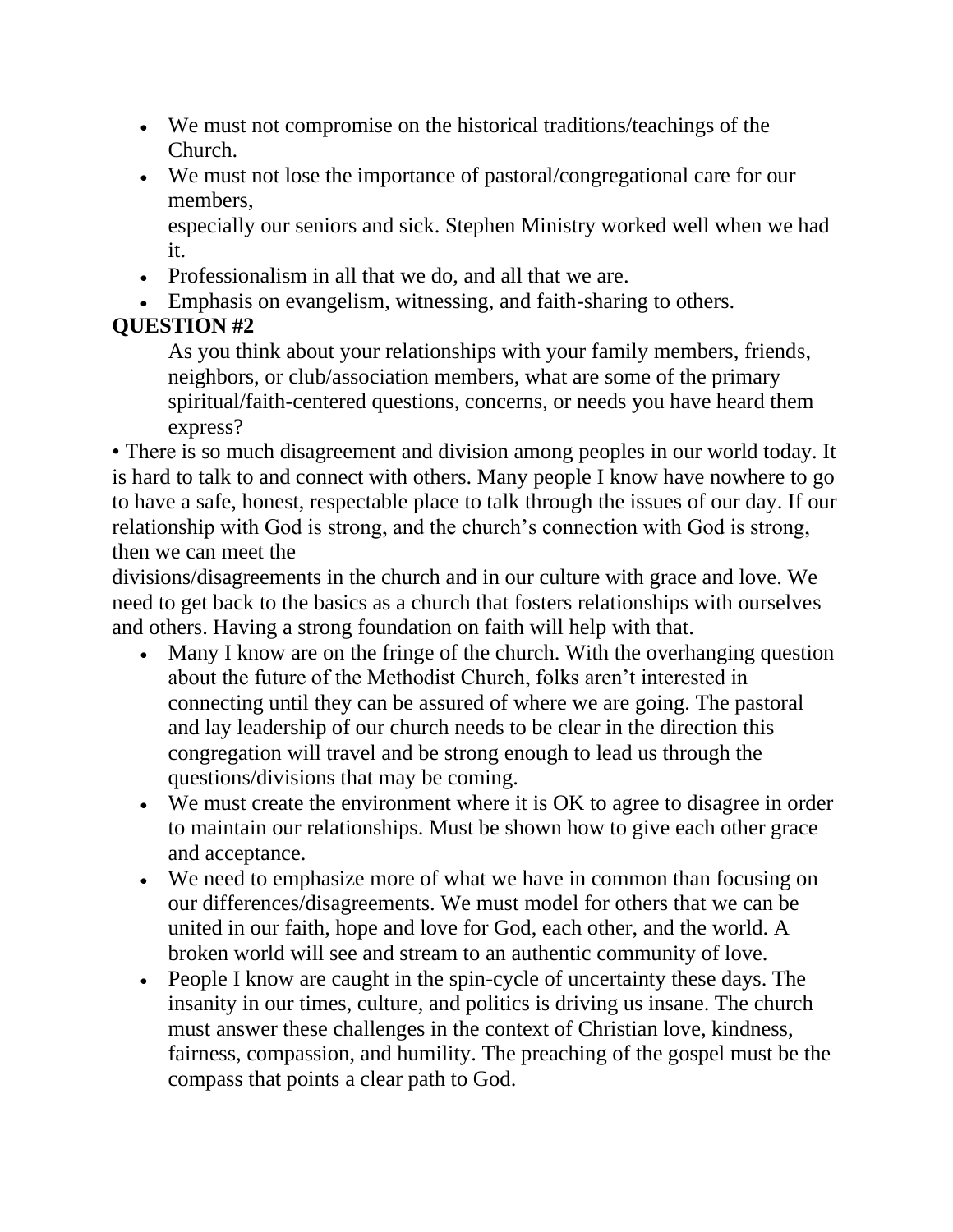- People, especially the younger people, want to go to a church that is not embroiled in politics, both in-house and national.
- We need more pastoral communication to keep us encouraged, motivated, focused and informed. This should not be done in the sermons.
- People we know are looking for a strong Bible-focused church that provides practical thoughts for everyday life applications.
- I monitor social media sites for residents and newcomers where people ask the group for church recommendations. In the last 5 queries, St. Mark was not mentioned.

# **CONTINUE BUCKET**

# **WORSHIP**

Continue to Live Stream Worship (7)

use FB live and other options that are more accessible; need better close ups

improvement in the viewing experience and use of videos etc.

would like to know # from congregation and # not from our church

improve technology/streaming for Celebration service live. It has been exciting and intimidating when initiated.

improve it (2)

reaching persons by live stream and recorded worship

The ability to hear the sermon when you're not there in person

Two services (3)

In person worship

45-minute worship services

Announcements in Videos (2) - continue exploring new ways to use video/media to capture the spirit of the church and the outreach of the congregation.

More use of screens, less of bulletins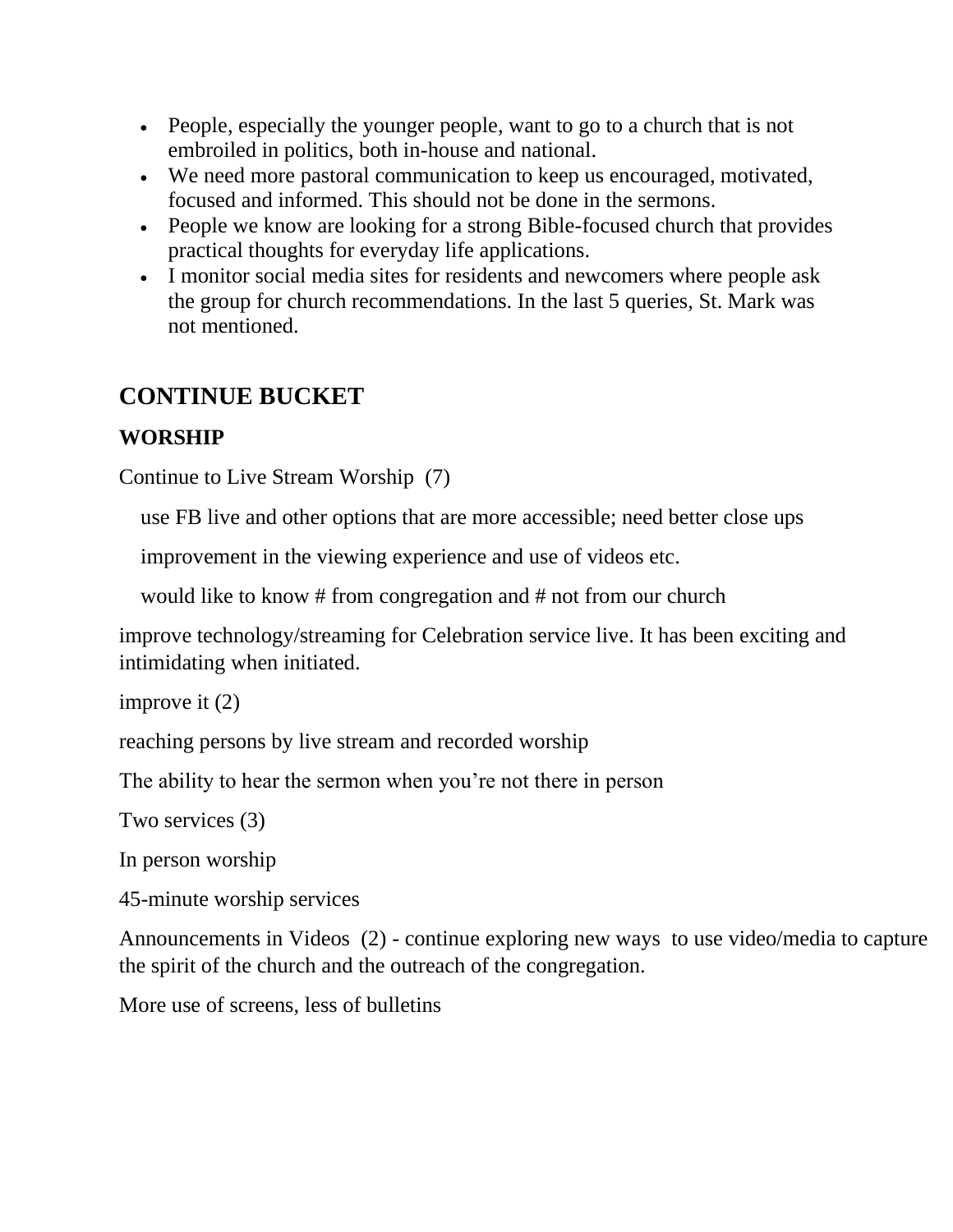Continue to refine Celebrate. Music is the heart of a Contemporary Service. First and last songs should be up-tempo, toe-tapping, singable songs, that are a little more current. There is little life/joy in that Service.....Songs should not be dirges. Service sounds like a funeral....Music should focus on congregation participation not band performance.

Excellence in the music ministry (3), including instrumentalists, orchestra

Live Gathering Music for 10-15 minutes

Look for opportunities to blend praise music in traditional worship services – Gospel Choir

Greeters, worship guides

Morning prayer

Offering baskets in lieu of passing plates

Prayer time in the Celebrate Service

Reading the Gospel in the services

Singing Benediction (traditional)

Continue to gather on the lawn once in a while for special occasions.

Environmental Sunday in April

Celebrate Service

 have more cohesive band, doesn't necessarily seem to flow together. Whether this would be to pay some singers or other band members to make more cohesive.

the new format

The times of the services as they currently are

Hand sanitizing stations. Especially when/after pandemic ends and especially flu season

Masking and social distancing- If someone has cold, cough, runny nose ,sneezing for any reason, but especially during flu season.

More safety and more healthy awareness, which turned out better than expected for the good of all.

## **DISCIPLE DEVELOPMENT**

"Kids with sticks"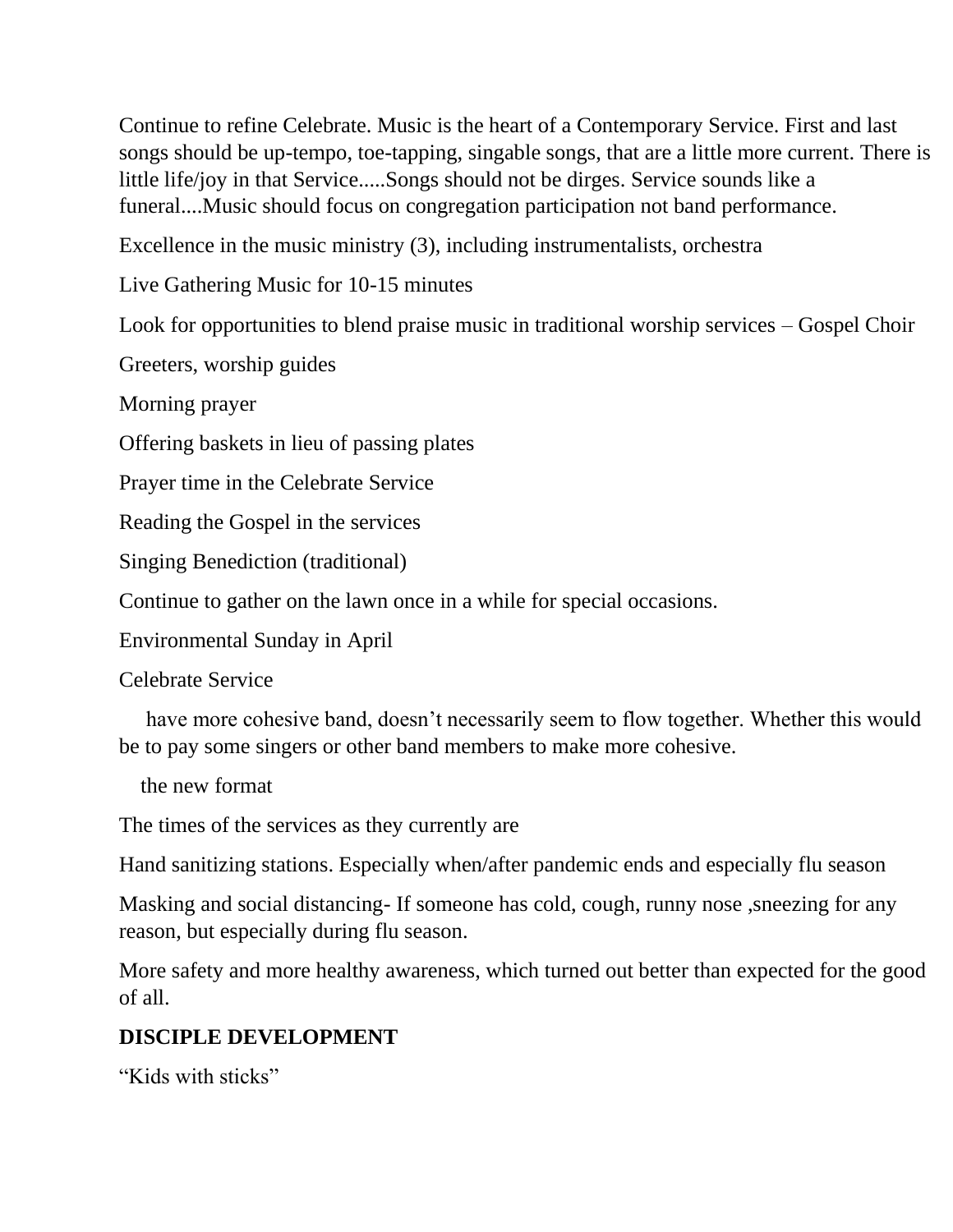#### All SS Classes

Bible studies: in person and ZOOM option during the meeting for those who cannot come Children/youth ministries under new leadership but look at different times of meetings Continue to promote and expand the Sunday School for all ages.

Discipleship is our core, including being good disciples & making other disciples

Elderberries

Gospel choir

New approaches to the library

On-line Bible Study

Small group experiences

Sunday school between the two services

Youth choir (2)

Youth mission trips

Youth Prayer Partners (infancy)

Zoom for groups (5)

even if you're out of town you can be in meetings

not have to drive to Seneca. While hybrid isn't ideal it's very helpful to have the option to zoom when you work all day.

Church communications

Weekly Pastor videos for communication

Church directory, Ministry guidebook

Continue safe health practices/protocols – but not too rigid to lose contact.

Hospital/hospice/shut-in visitation

Visitations for new members, sick and elderly

In person meetings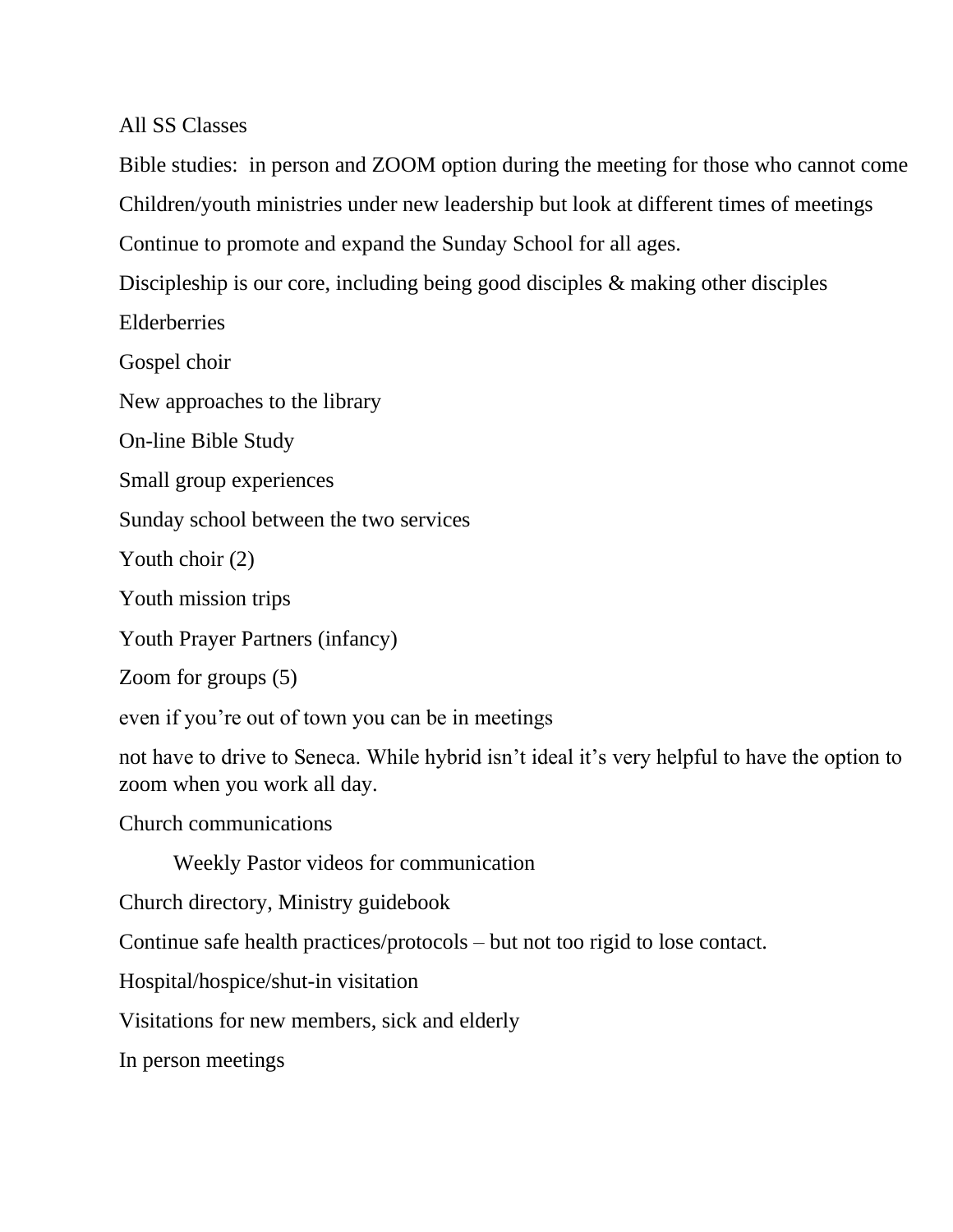Small groups for music

Socialization on Sundays in the Narthex & Atrium

Saint Mark does a good job in providing ministry to retired/older adults.

We like the adaptations that have been instituted.

We like the old stuff too since we did not have much in our stop list.

We want to be together either in person or on line.

Continue to value children. Continue to plan inter generational activities (also something to explore…how to do this untraditionally…ex: replacing a youth choir tour with an inter generational trip to explore different cultures and serve different communities)

# **SERVE OUR NEIGHBORS**

Outreach ministries (4),

with continued openness to new ideas

Marvin's Kids, Anne Hope feeding, Rise Against Hunger, etc

 local missions are so important but we need more members to engage and to get the youth more involved (youth involvement should NOT be separate)

Develop 5-year plans, including succession planning

Continue sharing our facilities with "outside" groups and organizations.

Donation Wednesdays (5) – valuable way to help others (could be a signature ministry of Saint Mark)

Ministries, especially Music for all ages, Seasonal devotional events, Quilting, Elderberries, Marvin's Kids, specific "circles", mission auctions & projects, prayer groups, many others

More work with UMCOR after seeing them here – having people from Saint Mark trained and/or finding other ways to support them rather than just donating after a disaster

Partner Saint Mark disciples with persons in the community who are in need (Like Faith and Action kind of adopting Robert and Nick Price. The Tornado task force did something like this). Don't want to duplicate a service already being provided in community.

Potato Drop (2)

Rise Against Hunger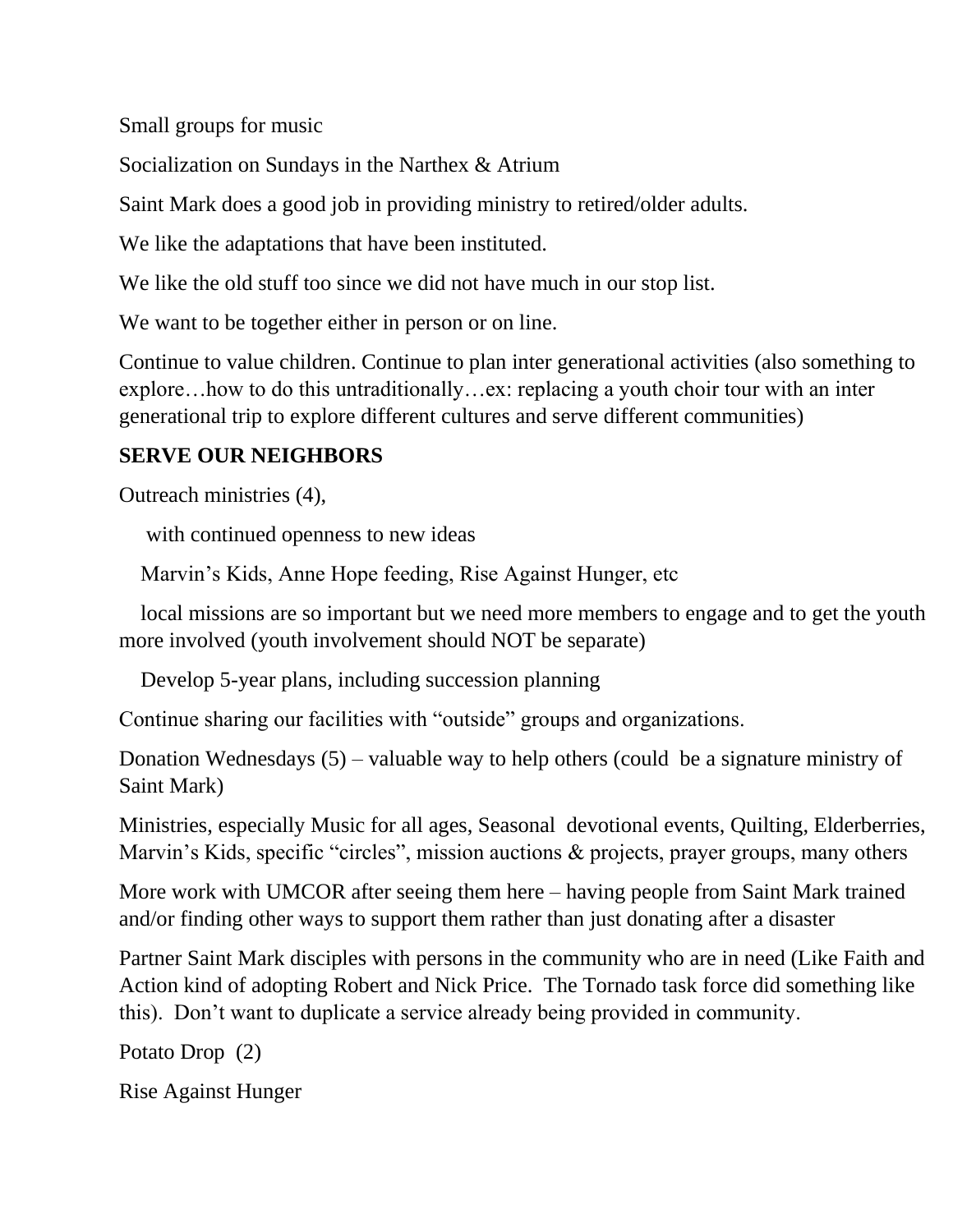The two-three weeks after the tornado we took meals to Saint Mark members without power (the meals being made at Clemson UMC by Saint Mark members when UMCOR was around). Maybe there's a way to do this moving forward – if we have Wednesday night meals or when we cook for Ann Hope that we intentionally package some meals to take to some of our members who need a meal that week (can't get out/need to be uplifted)

Working with Habitat in the Community

Missions:

The once a month activities done by our special friends ministry.

# **ASSET MANAGEMENT**

Continue online giving (2)

On-line pledging

Alms offerings online

Adjusting staffing/personnel needs to best meet our new goals and ministries as a result of this study.

Legacy giving (in its infancy)

# **OTHER**

Wednesday night program – youth and adults – with 30-45 min program/entertainment

Wednesday Night Supper (2)

Continue being flexible and adaptable in all areas of the church.

# **STOP BUCKET**

# **WORSHIP**

Is Live Stream worship really necessary? Is recorded worship enough? Pandemic could get worse, so may need to.

Being expected to read out of the hymnal – please keep the words on the screen in traditional. I have dyslexia and it's really difficult to follow along in a hymnal, especially since I didn't grow up with them. I think this is probably less intimidating for visitors too.

Passing offering plates (4 or more)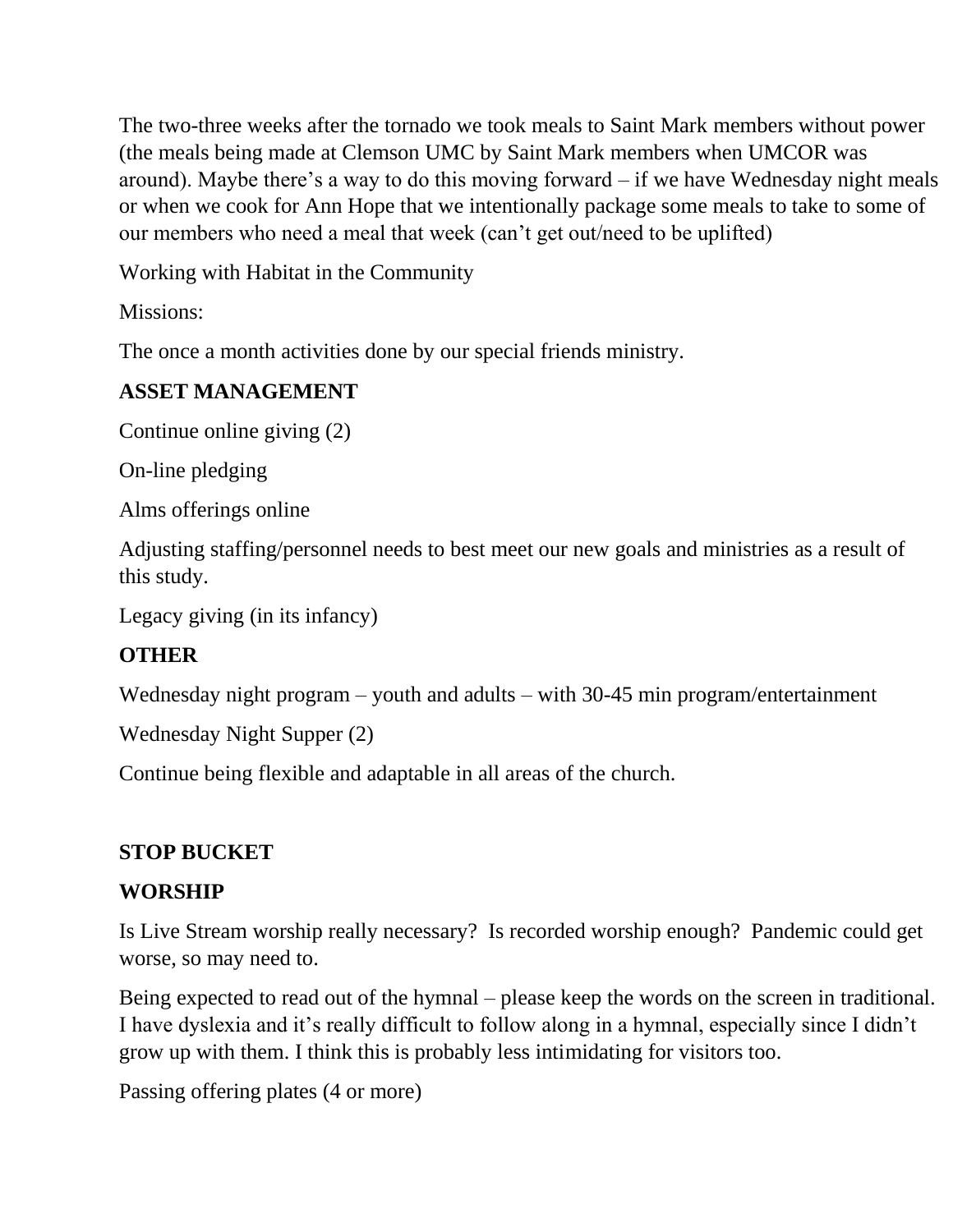**Bulletins** 

Crinkle cups for communion (4)

Being afraid to say the word justice or social justice from the pulpit and stop being fearful to preach about the subject – our young people need to hear about these issues

Changing worship times.

Passing of the Peace.

Worship guides collecting offering – use the baskets at the door to worship for collecting offerings

Children's story (until we have a regular core of children to come up) especially now that we are streaming. This may have an impact on church image.

Stop the pandemic hysteria. If we can go to the grocery, Walmart, Lowes, restaurants, etc. without masks, we should be able to do so at church. Masks should be optional.

Stop being one-sided on major Social Justice issues. This church seems to be evenly split with progressives and conservatives. Communications and activities of the church should reflect that.....I don't like being scolded for my stances....UMW has gone completely progressive. It is not for me anymore.

Stop Celebration Service-"It dilutes the congregation".

Kids singing at multiple services in one day.

(or at all while we are still in a pandemic and they are not old enough to be vaccinated)

pretending St Mark isn't polarized and address the different "theologies" that members have

(there is no way we will survive what is coming without having these

Sermons that compare Jesus to an atomic bomb (and other sermons that have driven us from services that the kids aren't participating in. I don't feel like the Methodism I grew up with is reflected at times in the message given

## **DISCIPLE DEVELOPMENT**

Figure out how to better support ministries for children and youth.

We have too many committee and ministries with overlapping roles and responsibilities. We need to consolidate and redefine clearer mission statements and objectives.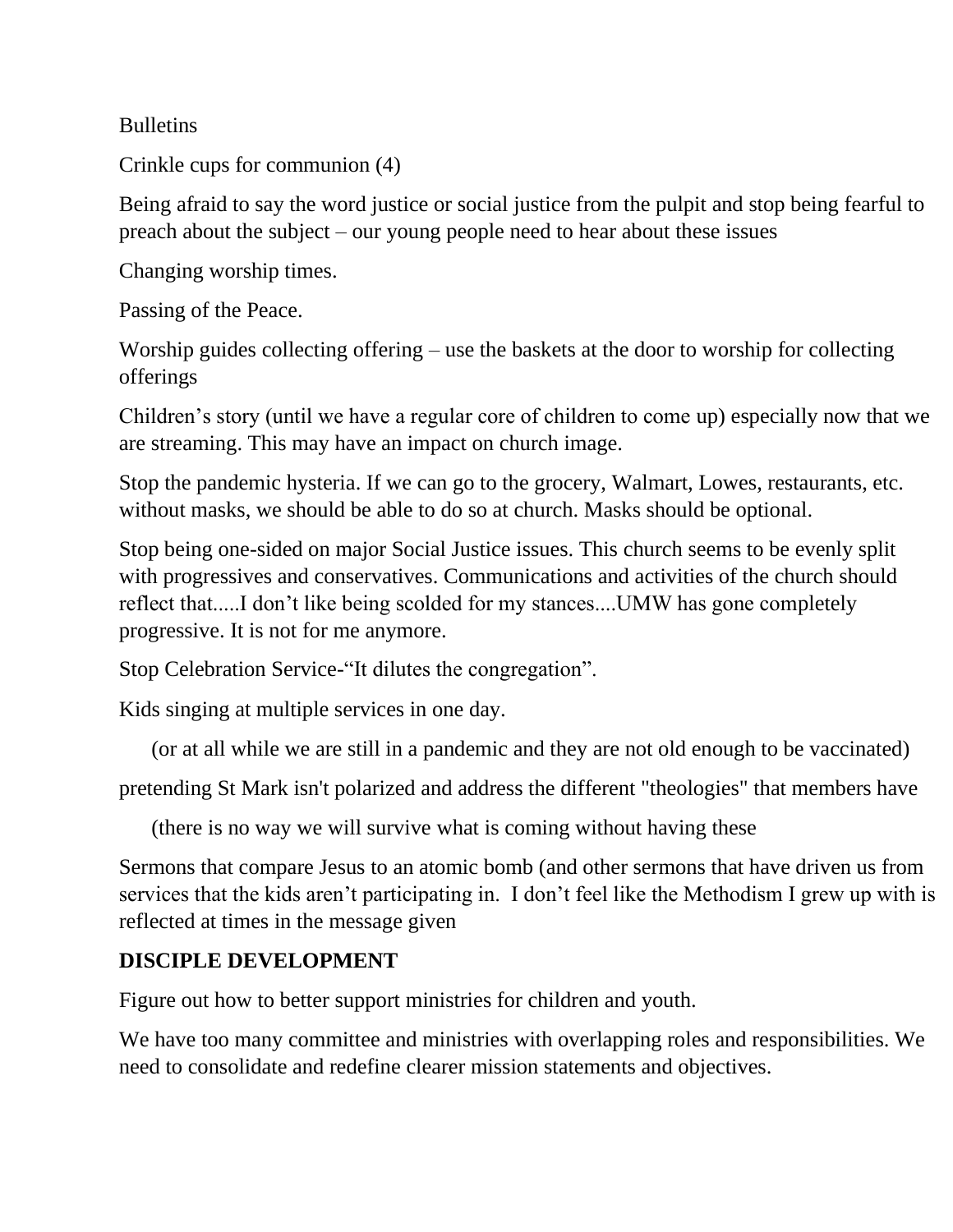Reduce number of meetings through consolidation

Some committee work/teams responsibilities/activities overlap. Can consolidate looking at Ministry Guide.

If an effort doesn't get the support it needs then stop sponsoring it

Stop Wednesday night dinners (3), not healthy. Offer programs of educational value.

Children's Choir with masks and low attendance – "the way it now is, it is not fun" for the kids

Forming and having all these committees for everything!

## **DISCIPLE CARE**

If we want young families to participate, we need to accommodate best times for children, youth and young adults/working parents to participate. May need to consider providing child care for parents to participate.

The Heartbeat needs a major overhaul. It is boring, the same redundant messages every week, too long. We suggest links in the Heartbeat to our SM website. Can we benchmark other church newsletters?

Redundant service announcements. They are defined in our bulletins and heartbeat and do not need to be reviewed in Sunday service.

Church being locked and closed

Snacks in the atrium

Pet Blessing

CDC: We need to determine if the CDC is a ministry of our church or a breakeven enterprise for our community. What is the value of the CDC? There is no interaction between the CDC and the church. The children and parents are not involved in our church ministry. Maintaining & upgrading the facilities is costly for minimal benefit. It is an untapped opportunity that needs investigation. If little opportunity for improvement is identified, we should stop the CDC activity or outsource.

Stop CDC at the level it is now operating, inefficient director and staff not prepared, an embarrassment to the community, not supported by but one family from St. Mark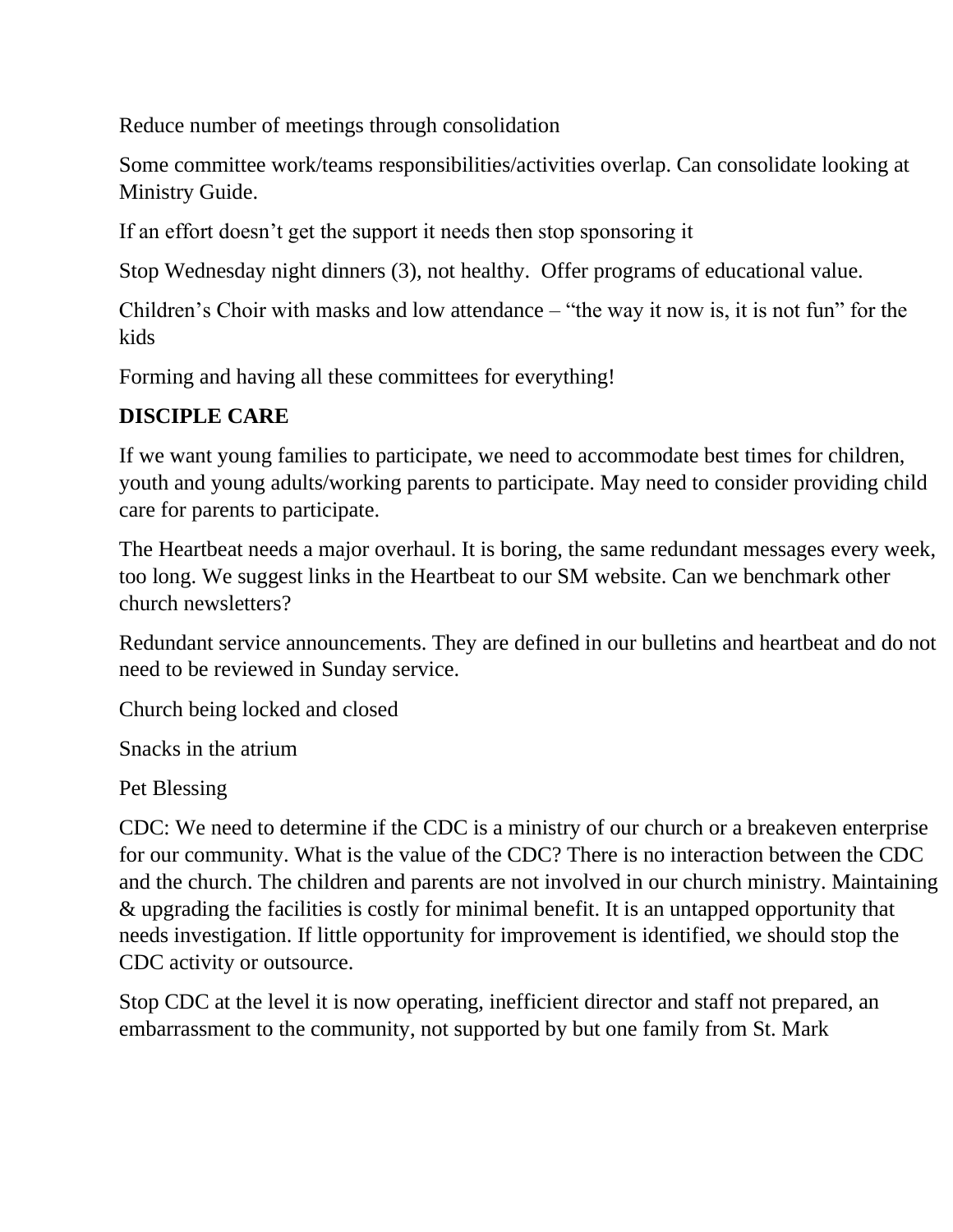CDC- if it seems to be working inefficiently, dated, etc there are better options to use space or have a different program come in altogether. Or bring up to current standards and run it like it should be.

#### **ASSET MANAGEMENT**

Sell the Parsonage when Todd gets a new assignment. We should update the recent Trustee proposal. Not only is the financial opportunity to the church significant, it also would provide a pastor's housing stipend and the opportunity to build his personal equity.

Less financial requests on a weekly frequency. We have too many "special" requests, while we are giving and pledging annually.

Mission fundraisers since that is now included in the budget.

Stop selling items in the atrium on Sundays-Jesus ran money changers from the temple.

## **OTHER**

The members of our congregation reacting in a negative way to different viewpoints

So many people choosing to leave our church

# **EXPLORE**

## **WORSHIP**

Completely different way to do online church, with interactive components, not just watching church from home

I want "real" communion! I will not miss the little cups and am dreaming of the day we can have real bread. I appreciate attempts to make communion special even now, but it's not the same. I hope we'll continue exploring ways to move toward this.

Integrating scripture into middle of message

May need a technically trained PAID person to help with sound in both worship services.

Midnight Christmas Eve service, Easter sunrise service, and other specialty services.

More attractive service to children and youth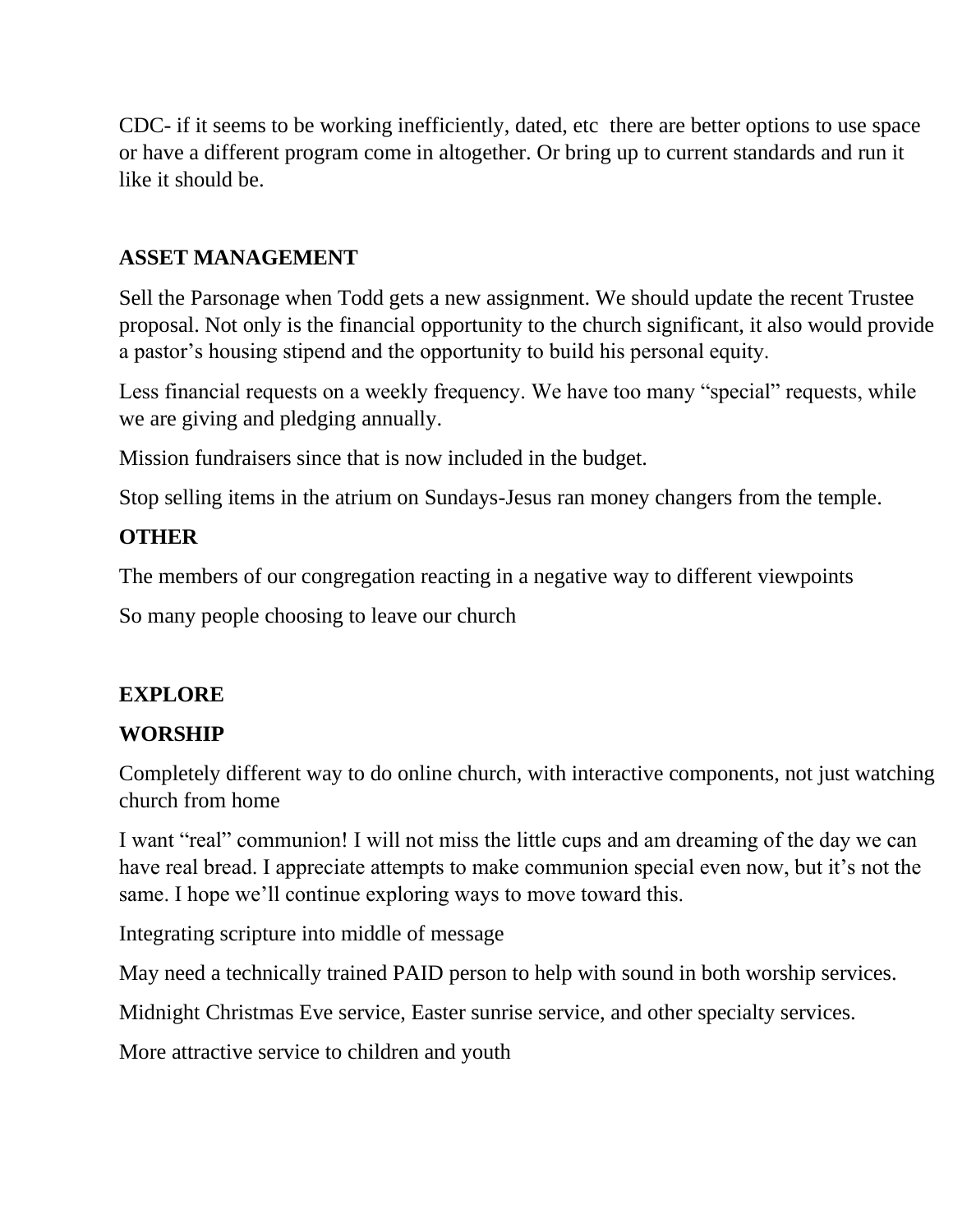More kinds of music experiences – orchestra? And opportunities for all music groups to be together

More laity participation in the worship services as has been done in the past e.g. lay readers

Open church for worship

Other Comments: At Easter, we noticed that being outdoors was well received – we found a way to be together when the advice being given for gathering was "no". Let's continue to be creative and "find a way".

Pastors should react to circumstances in the community and world—not just preach a sermon prepared months earlier. (Ex-tornado, Black lives matter)

Prayer requests

Professional videos for inclusion in worship (e.g. the Lord's Prayer used on World Communion Sunday)

Recognize the online congregation in the Welcome in both traditional and celebration worship services.

Sharing our pulpit with Ann Hope, Friendship, etc

Speak out on Social Issues from the Pulpit

social justice topics and messages that are goal oriented on how to be a better human.

Use an Order of Worship in the Methodist Hymnal for the traditional service.

Change our worship to one Blended Worship Service—we are all the Body of Christ

Mix great gyms and contemporary music in worship

All music should be able to be sung by congregation, limit Celebration vocalists from impromptu renditions

Announcements should be after the organ prelude once the service has started and does not need to be exclusively from pastors-we need other faces of St. Mark sharing with congregation.

collaborating with other churches on service days and social justice awareness and education days

New contemporary songs for our celebration service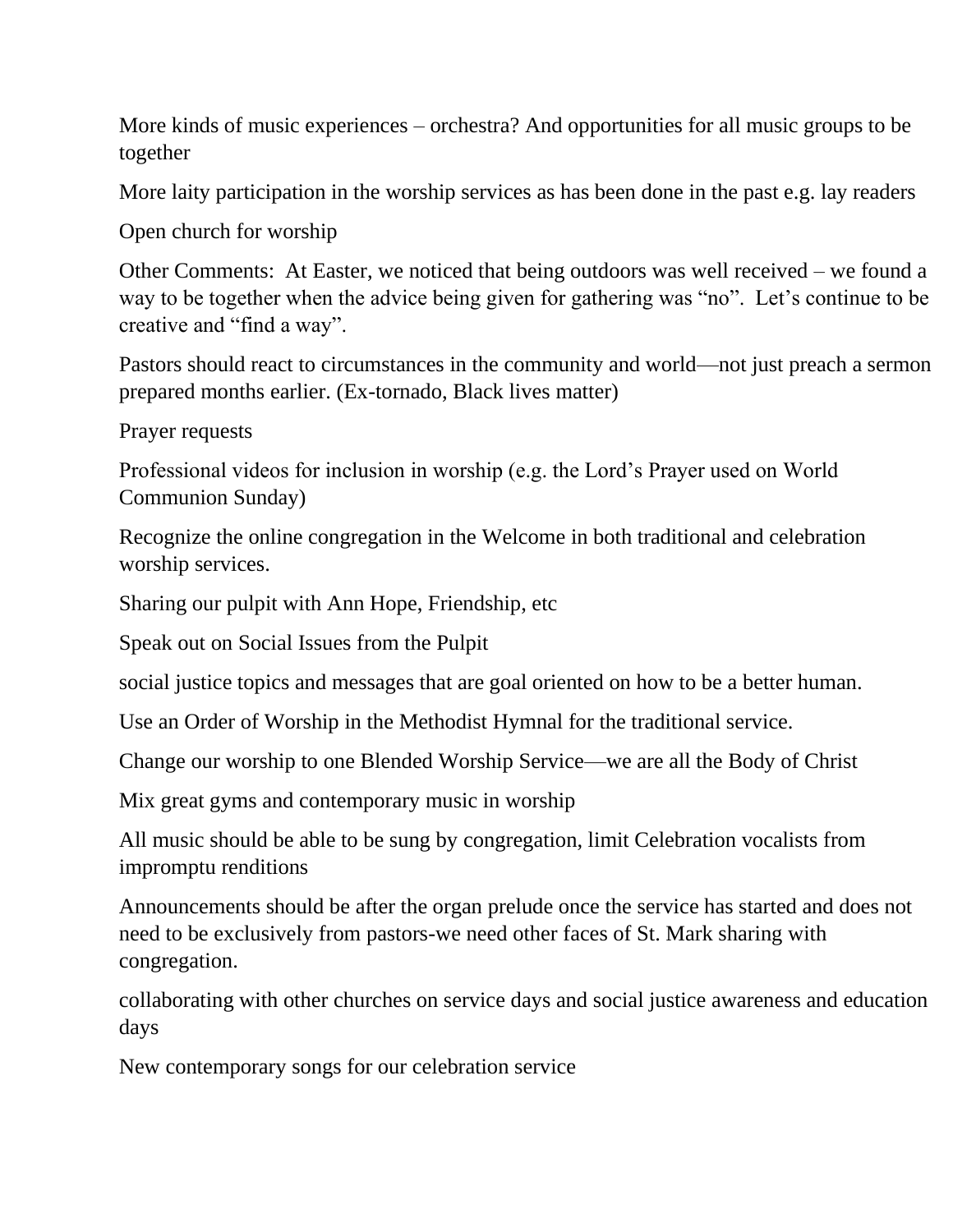Different singers for the celebration service

Include Lord's Prayer in every worship service.

Prayers during worship for world events/tragedies/people suffering, our Armed Forces in harms way.

## **DISCIPLE DEVELOPMENT**

#### **Youth and children**

More activities for children, youth, and families in our neighborhood. Why hide Trunk or Treat out of sight in the lower parking lot? More visibility.

Strengthen and create youth programs, including choirs, project ministries and more. We are hopeful that Maria, Minister of Family Outreach, ( and Laura with the new youth choir), will significantly improve all our youth programs.

How do we reach the young families in the CDC and help them to feel welcomed and wanted in the life of the church? Do we need to invest in higher salaries for CDC workers to get a more highly qualified person to help the children to grow?

Youth work trips (not just choir)

New ways of having children participate in Worship

New ways to make church more fun and meaningful to children:

New ways to make music part of the children's Christian education (Sunday School)?

Youth handbell choir

Redeveloping strong programs for children, youth, and families.

Youth area- possibly add a coffee bar, no strict Sunday school hours, more outside events

#### **Bible studies**

Alternate between Bible study and other lessons/ programs for families (parents separate from kids but talking about the same topics) on an evening during the week or month.

Men's Bible Study

More pastor-led Bible studies.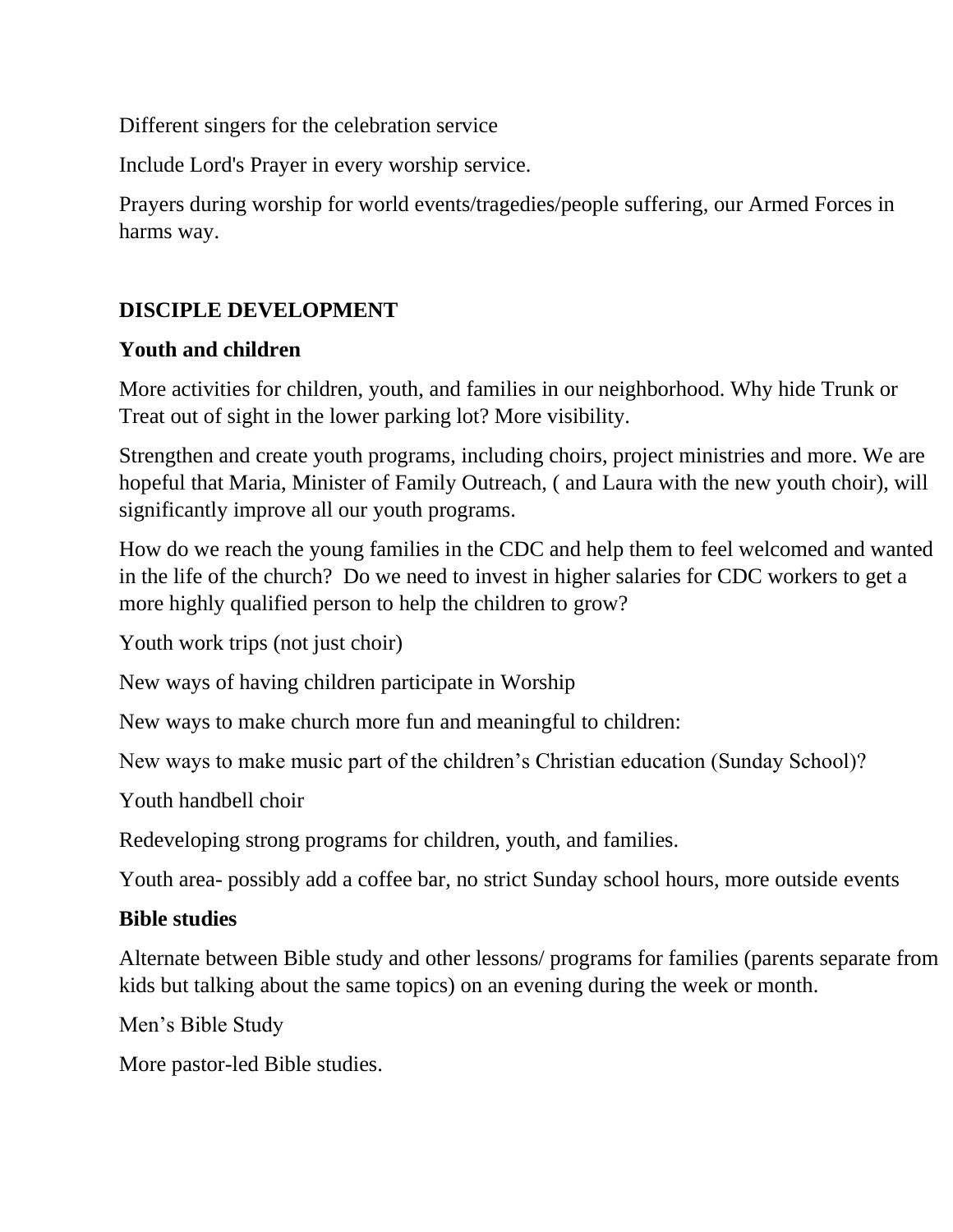Offer more options for Faith Formation (in person/zoom) – bible studies, topical studies

#### **Small groups**

Building more small groups (like this one) where we can get to know each other better – especially those that go to the service we don't attend.

Mid-week small groups in homes

More Small Group Study

Recreate an active men's group.

Neighborhood meeting groups – KIT (keep in touch?)

Explore Saturday evening programming or Sunday afternoon children activities

#### **Sunday School**

Consider starting a new adult Sunday school class each fall.

Create an online Sunday school group.

Virtual SS

Rebrand Sunday School – variety of days/times? (2)

Adjust church Sunday School time—choir members miss the full class-very disruptive and choir members cannot fully participate

Lynn rekindling her involvement with the Misfits in some way or other

#### **Other**

Consider another effort to increase volunteerism

Consider programs for singles or for people age 35-55 in general. Zoom meetings may be one way to get together, so babysitters aren't needed. Even if it's a social media network for support, that is a good start. Family retreats and church social events could be the foundation (post-Covid of course).

Create more intergenerational interaction – formal and informal.

Domestic violence/addiction etc issues – e.g. "Soap and Hope"

Encourage belief, love and action among members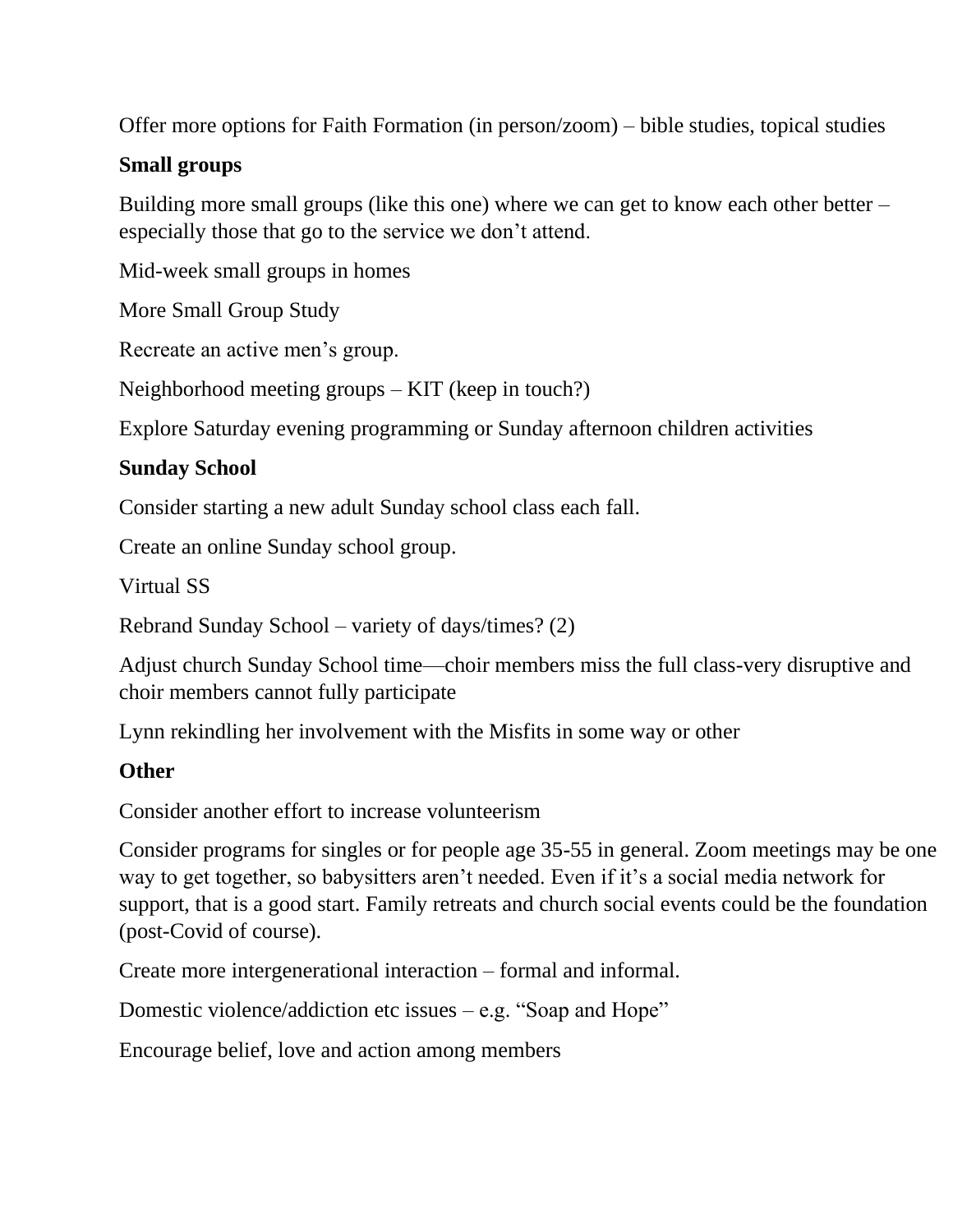Figure out what young families do want in a church – what is attractive and will help them to grow in their faith. How do we help them experience God?

Getting young families to our worship services

Greater emphasis on evangelism

Have SMUMC be an active participant in all "Newcomers" monthly meetings.

More special music/arts opportunities such as dance

More visibility at Newcomers meetings

Partner with other churches (Destiny church, New Harmony) to reach more people.

Reaching different cultures

Revitalizing the Walk to Emmaus community.

Revive efforts to identify then follow up with new residents

See if the Fellowship of Christian Athletes could engage with our church

Welcome bag—NO MUGS- for visitors

Saint Mark disciples need to get involved with young families in the community to establish relationships that may help a family adopt Saint Mark as a church family.

Teach doctrine of discovery

Theologic growth from scripture knowledge

Acknowledge we live on the land of Native Americans

Using Zoom for meetings for those who cannot attend

We need to make this church younger.

What are we doing to reach the unchurched?

Where do the college aged and young adult disciples fit in?

Difficult for families to come mid-week

Pulpit

Study social principles

Provide profile of new members to help members identify common interests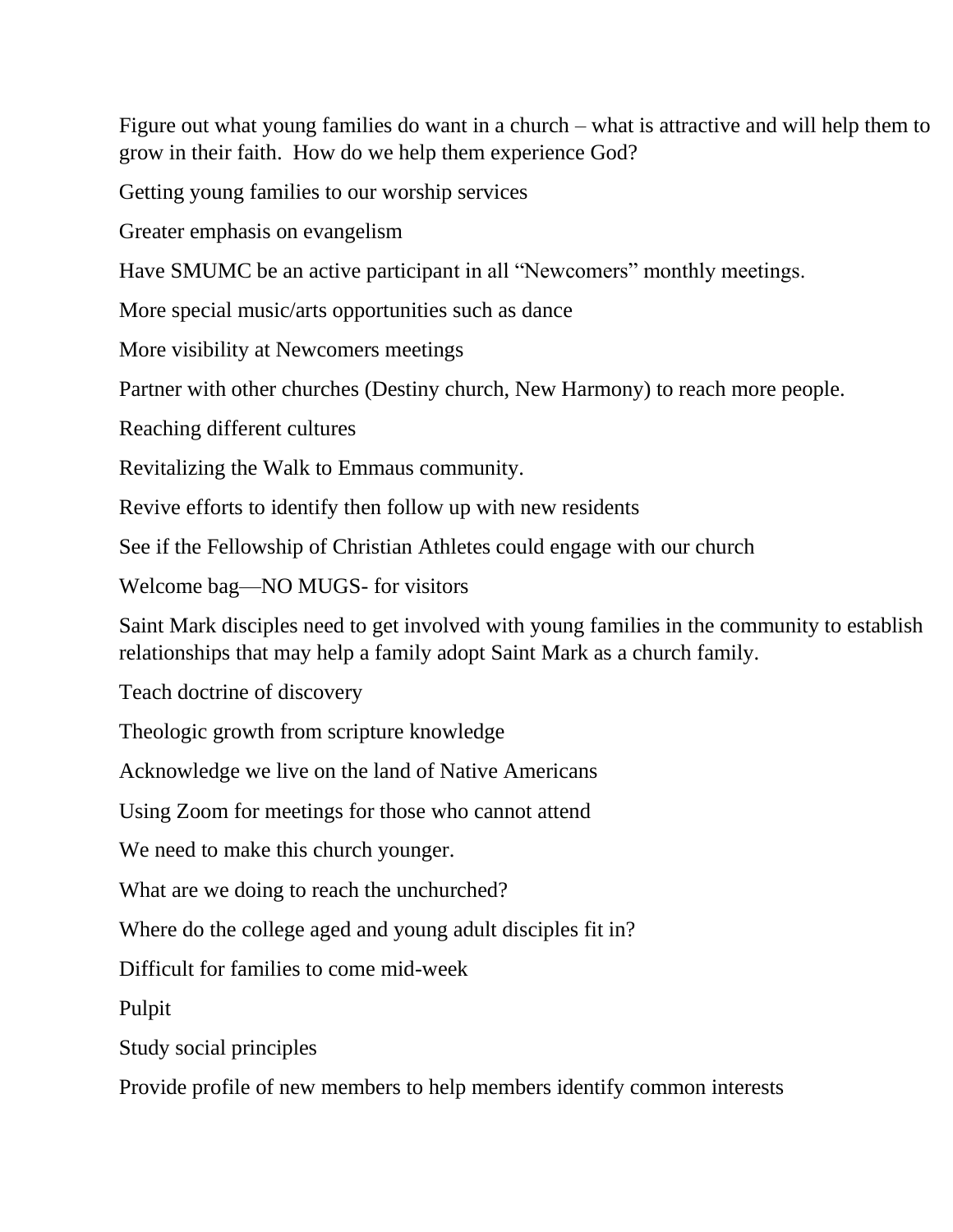Maybe collaborate with another churches youth group?

doing something targeted toward young people/ young families (we are very few and unengaged)

how to get more younger people involved. I personally haven't felt pulled to attend St Mark in the recent years besides being a familiar place with family. Don't have many friends that go anymore and don't feel the kids program is great right now either. Not sure what the solution for this is currently though.

# **DISCIPLE CARE**

## **Communication**

Communication so that those who volunteer for something get a call back

Staying in touch with SM disciples via phone and visits

Modify our church communication processes. The COS has 41 members! That is 25% of our weekly congregation attendance. It is not a leadership decision making group…it is a communication meeting. Our Pastor has excellent weekly staff meetings, He needs a core group of 8-10 leaders who meet with the Pastor frequently to discuss issues, make decisions and move the church initiatives.

Improve and change the way that we communicate. Modify the Heartbeat and upgrade the website so that we use it as a tool to inform others about our wonderful St. Mark church and family. Consider a message board in the Narthex, Atrium and Gym publicizing next week's events, activities and key messages.

Rebrand Heartbeat – it's too long! Bullet points

More youth to 20s-40s year olds voices and viewpoints being heard as part of the church

Call every member of St. Mark and ask when was the last service they attended, if not attending ask why

## **Other**

Bereavement support group

Expand Caring Ministry-this is huge to involve the church in daily phone calls, checking on home bound, etc. Everyone is a caring minister

Provide regular home communion-not just occasionally, should be every time congregation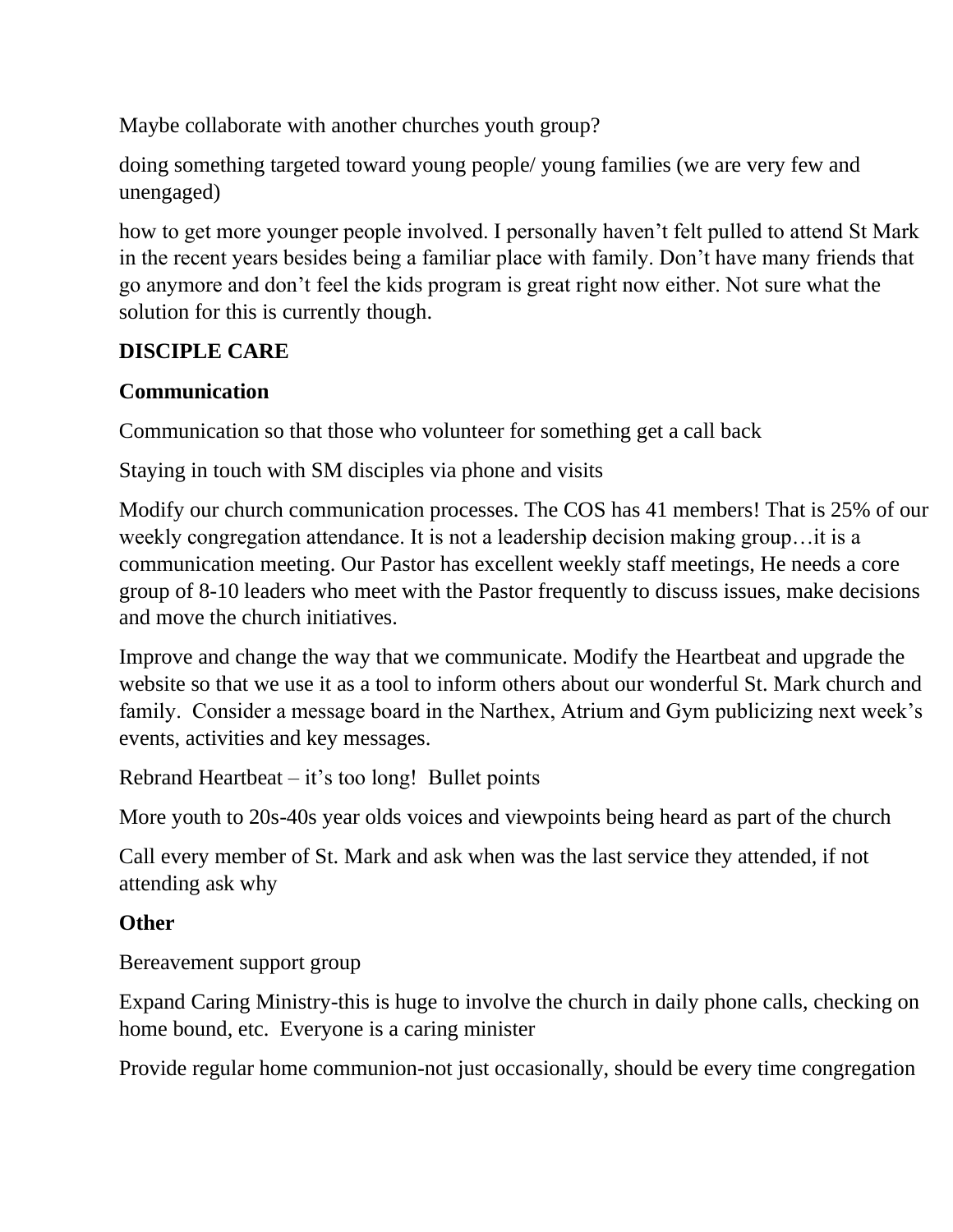receives communion

Bringing back social time between services.

Initiate a "Bring them Back" campaign to all current St. Mark people who are not now participating in church activities or worship. Give them a call or take them to lunch and understand their issues… covid or other

May need stronger ministry to adults in 40-50's (still working, possibly taking care of children at home and/or aging parents)

More outreach to shut-ins (phone calls, zoom, special newsletter, birthday calls, etc.).

Restart Stephen's Ministry to assist with pastoral visitations to the sick and elderly.

We have a security plan that was developed before the pandemic. It is time to revisit this plan and consider an on-site Sunday resource officer now.

New ways to minister to the elderly/shut-ins

"SMURFs" (providing help with home repairs)

Listening to the needs of our older disciples

Resume coffee, refreshments and fellowship in the atrium—if someone does not want to participate they may go to the respective classes

Have the new Family Minister contact all families and have a meeting to share her vision/ideas- with excitement

Establish church contact team to visit/partner with shut-ins, hospital patients.

New member recognition/mentoring/First Friends. Along with photograph board and identification information for current members to view and welcome

Displaced family "adoption" program. Relocating into our community. Welcome foreign displaced families, also.

Phone call-a -week program to folks from St Mark not having live, in home communicationsingle, widow, widower, shut-in.

# **SERVE OUR NEIGHBORS**

# **CDC**

Figure out how to make the CDC more of a ministry of the church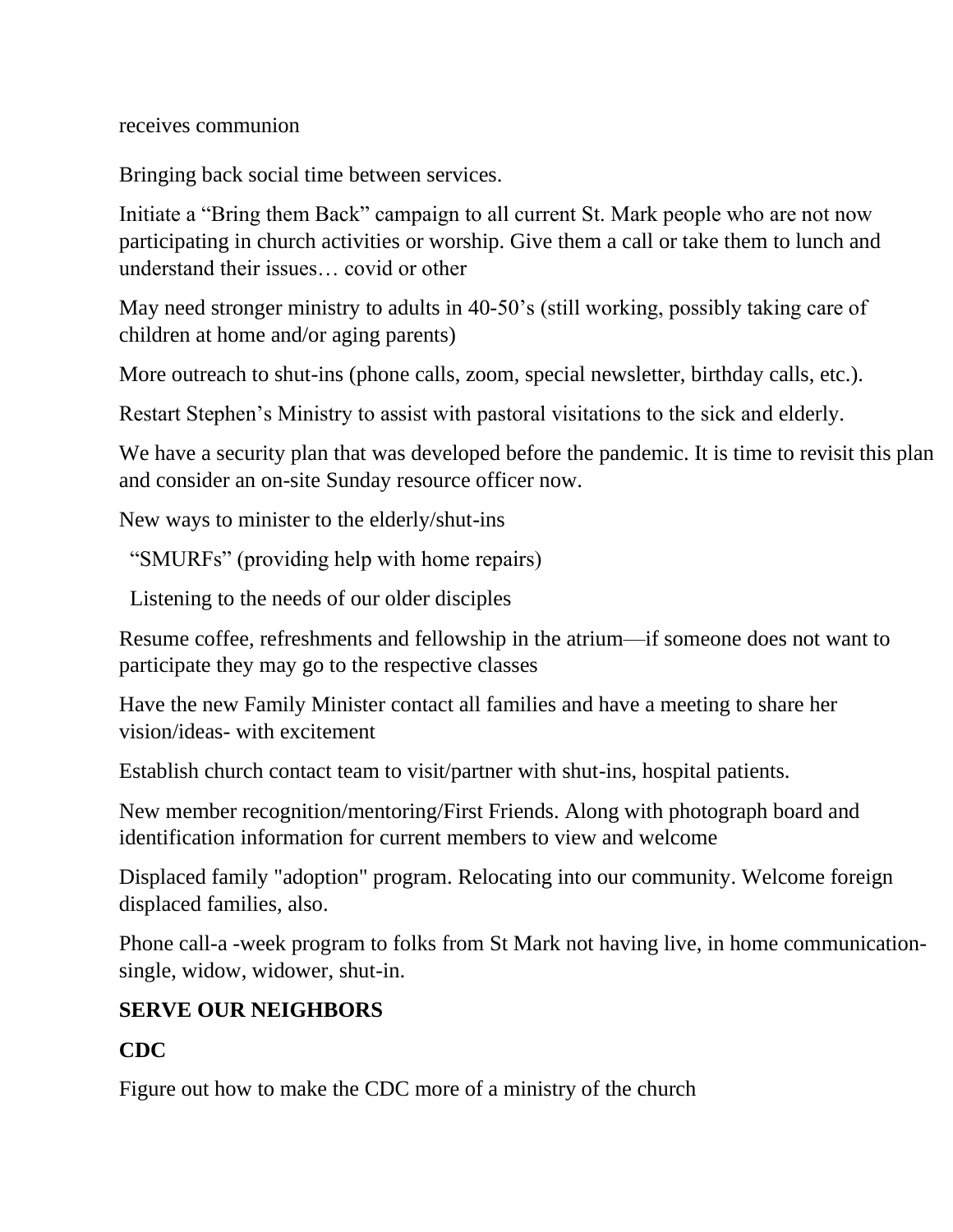Improve the CDC situation or eliminate. Get involved with the CDC to better communicate and participate in events. Meet with the children & parents to determine their needs to have them participate with our St. Mark family.

Reaching out to CDC families – pastor involvement – pastor and staff more visible in CDC family outreach minister involved with activities – music involvement

doing something different with the CDC (or help/ have more control over what they are doing since the community associates it as a part of St Mark), it's embarrassing

## **Facilities**

Making our facilities more available to the community

A place for after school activities

A place for outside community activities (like AA)

Showers for those in need (2)

Ways to use our church campus and facilities to reach out to the community

May need more rooms capable of audio/visual than just Common's, Acts, Conference

Turn on the water fountains-shouldn't have to fill a water bottle in the bathroom

American Flag at front of the church

#### **Other**

Bring Salkehatcie back to St. Mark. Could also work with Habitat and ReBuild Upstate organizations

Adopt a Missionary Family

Awareness programs for community agencies

Begin a signature ministry that helps Saint Mark impact the community (Marvin's kids does this, but it is seasonal)

Develop and train a church community response team to help with emergencies.

Hold Rise Against Hunger, or other community service projects that bring Christians from different churches together for a common cause.

Develop ministries with other congregations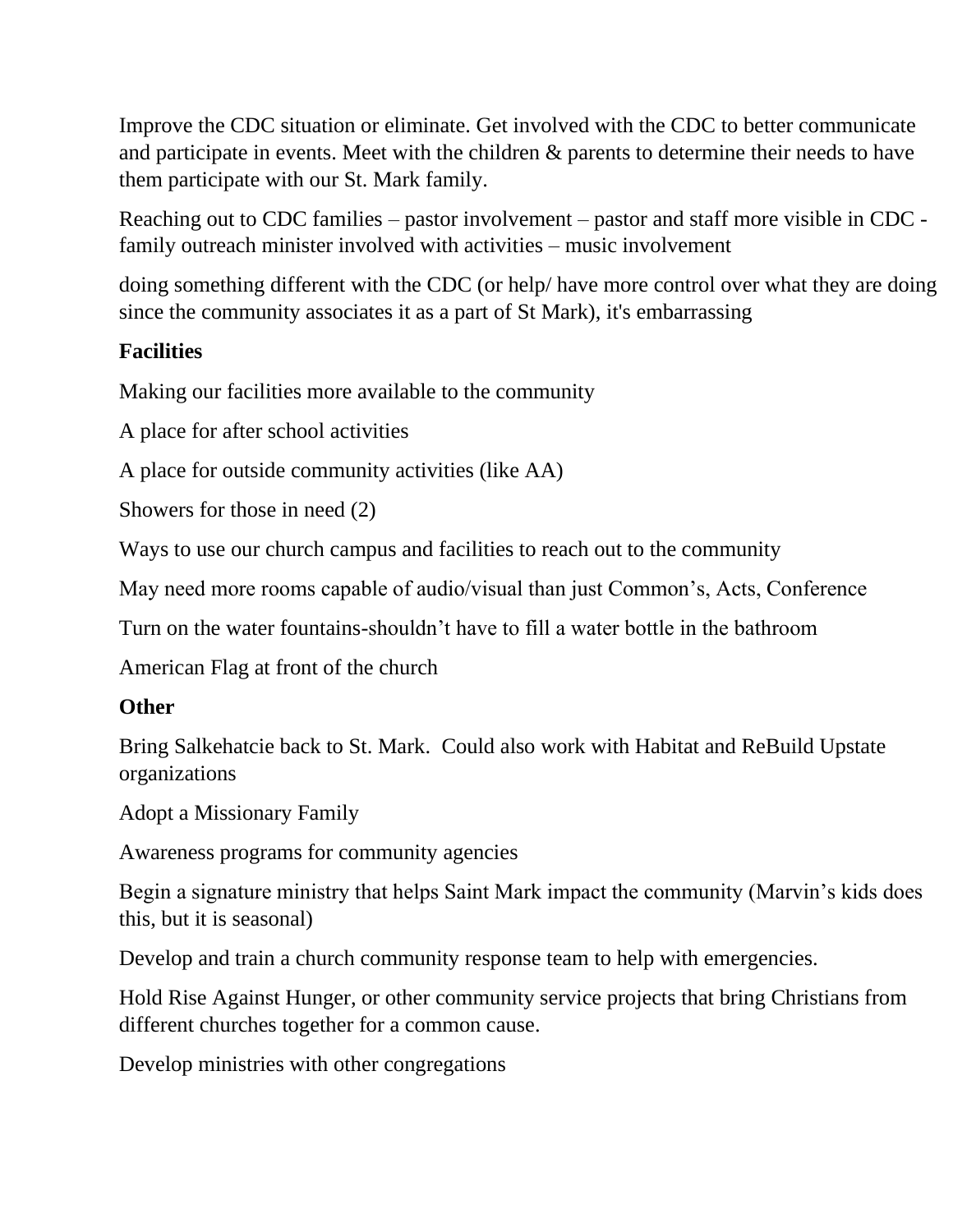Ministry for Homeless – offer places to sleep one night "ecumenically" in the community with coffee in the A.M.

Revitalize SMUMC Outreach. We should build relationships with area leaders, police, specific area agencies to identify opportunities for us to participate. Opposed to helping all in some piecemeal manner, we should prioritize our effort/resources on the needs of the most critical where our outreach can be most helpful. "Define the needs & Focus our Outreach". Identify needs for Ann Hope, Food Pantry, Family Promise, Ripple of One, Rosa Clark, Chaplin Fund, Safe Harbor, Epworth Children's Home, Utica area, Our Daily Bread, our Daily Rest, Ride to Work, Wilderness Way, Oconee United ministries

Revitalizing SMURF's or something similar.

Volunteer opportunities-coordination with local community services

Serving disadvantaged

Start ERT to respond to natural disasters

Substance abuse programs

We want to be the hands  $\&$  feet of Christ in our community.

What is our church known for? What is our community image? What will Seneca miss if we are not here? Begin a strong PR presence with social media.

I really enjoyed the potato drop contributing to the community and working with another church. I'd like to see more community service opportunities.

5th Friday program where a group from St Mark in months with 5 Fridays helps feed the hungry. But within our community- Our Daily Bread.

Ways to involve Utica families in some of our programs.

#### **ASSET MANAGEMENT**

Building use policy

Establishment of endowments

Increase pastor discretionary funds

Landscaping. Three eyesore areas that need to be taken care of.

On-line access to individual giving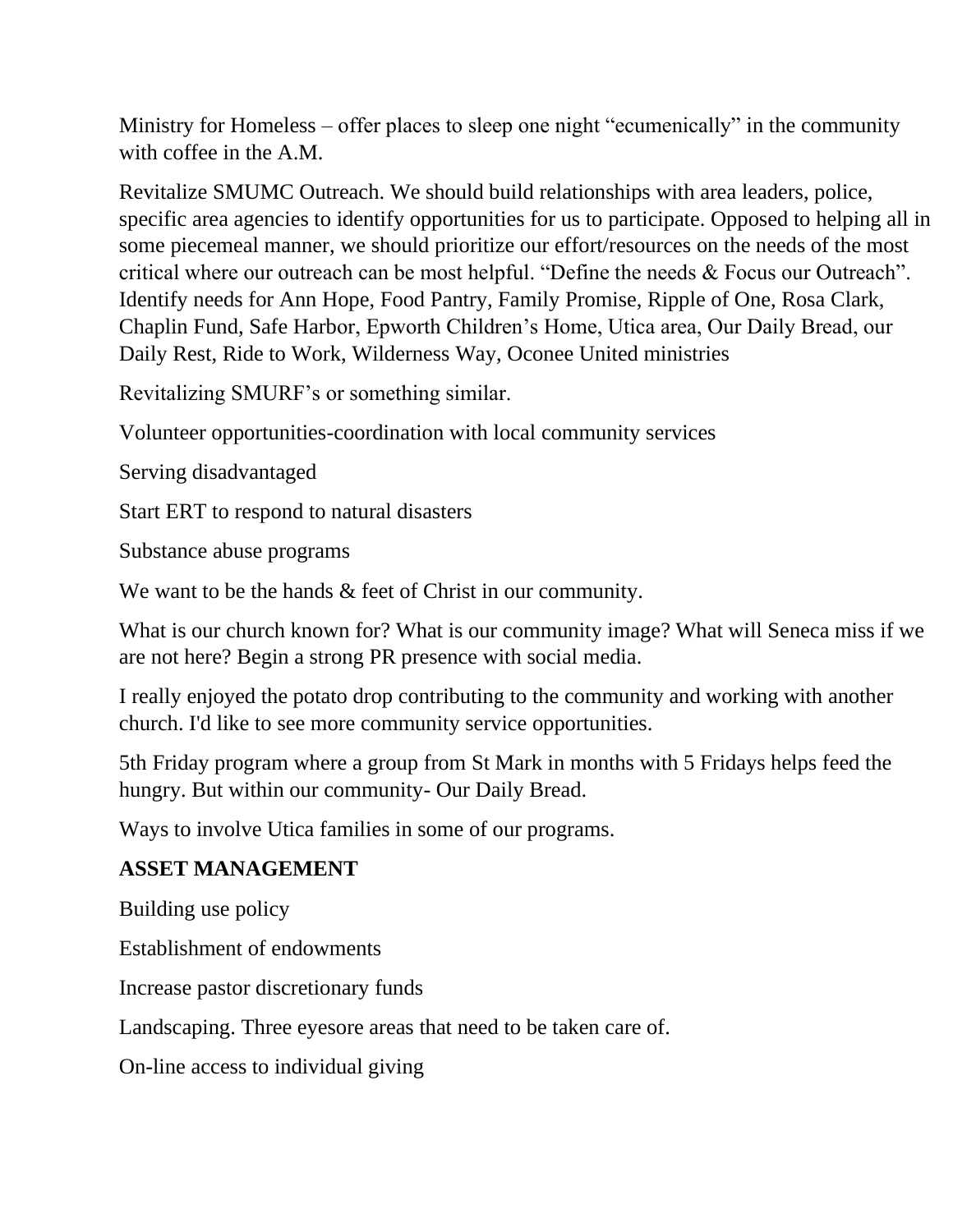Regular updates on financial position

Appropriate time to raise money for ministries at the church-Wednesday night suppers

Use current available resources through the UMC to grow our congregation without purchasing programs

Encourage our staff and other church leaders to utilize the resources of the United Methodist Church. They are well-researched, free except for a few online classes, and designed to help navigate churches through our times.

```
https://www.r2hub.org/library ***https://www.umc.org/en/content/peace-with-justice-
sundar-ministry-article
```
https://www.resourceumc.org/en/content/about-resourceumc https://www.umcdiscipleship.org/

<https://www.umcjustice.org/news-and-stories>

```
https://www.umnews.org/
```
# **OTHER**

I miss potlucks and church meals a lot – and I wasn't expecting to miss these! I think God is leading us to create ways to connecting in old and new ways.

I think we are being led to build a more inclusive community. Including more than the people within our four walls – the technology we now have and are using helps us to reach more people with what we are already doing in worship (x 2 people)

One pastor

Restart Wednesday night dinners and interesting program topics/classes. (2) Identify good outside teachers and speakers for Wednesday night dinners programs and Sunday school.

Saint Mark used to be more intentional about being mindful of environmental issues and climate justice. Revisit?

We desperately need a "Growth Plan". Either we grow or downsize. Our membership is declining, our campus is one large city block, and we have many needs for outreach in our community. A comprehensive plan with proactive marketing, is needed to increase our church family. If we are unsuccessful, we should consider downsizing our church facilities: Gym, kitchen, Boy Scout building, Parsonage. Consider benchmarking other area churches who are successful in growing membership. Hold classes for new member and assign a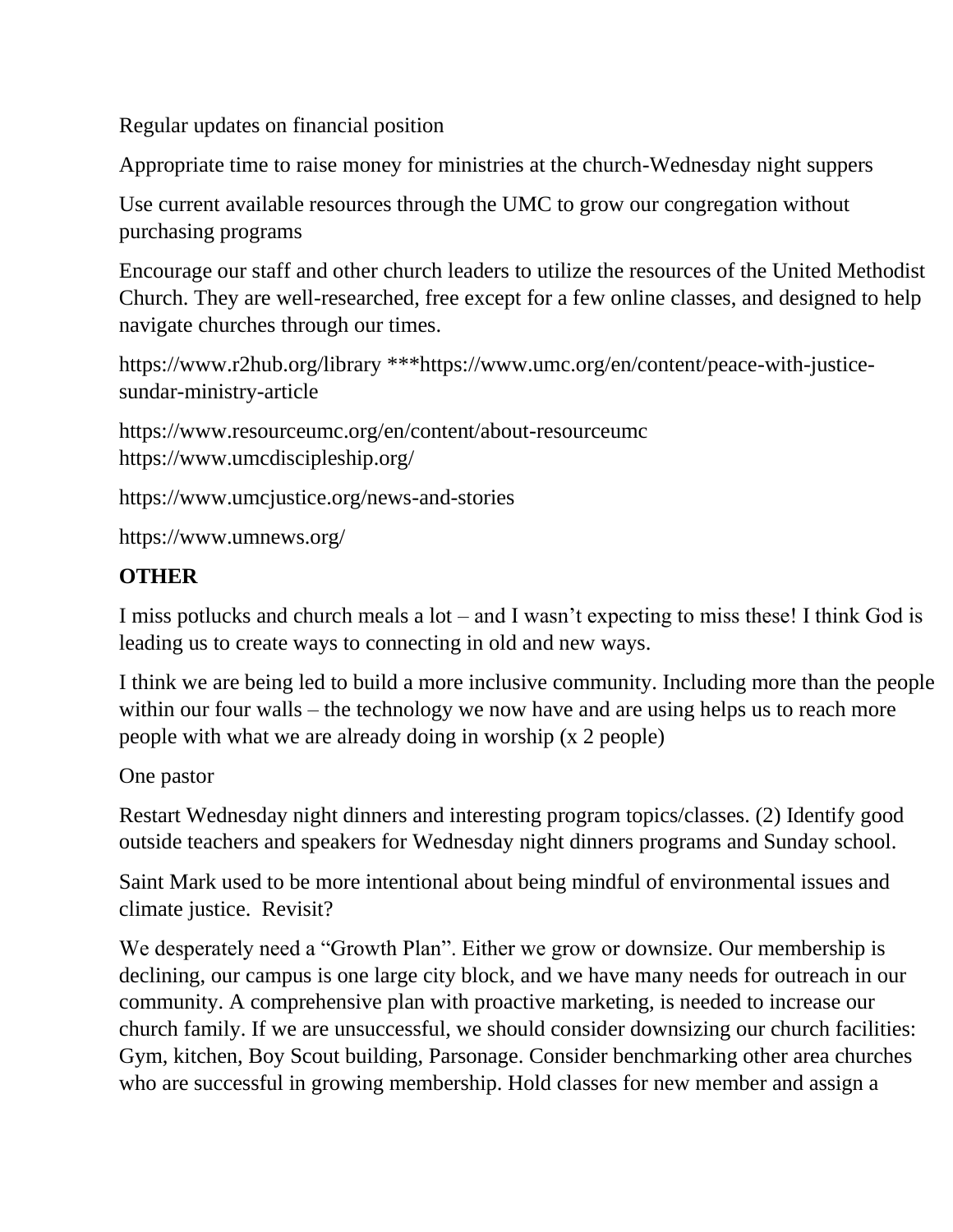church mentor to each.

Rebrand Wednesday night dinners

Healthier meals

Monthly or quarterly with focus on social justice?

Programming

More opportunities to Worship/serve/fellowship w/ New Harmony

## **Summarizing Insights:**

### **For the Continue Bucket:**

What do you observe about this bucket?

- All seem positive
- They all are part of core elements of the church
- All the new actions (on-line worship and giving, Zoom meetings) relate to technology

What is the direction suggested thru this list? (no responses) What is exciting or intimidating?

• How to improve the technology – financial commitment

## **For the Stop Bucket:**

What do you observe about this bucket?

- Not much in it
- We are doing a lot of things right already

What is the direction suggested thru this list?

• Keep doing what we're doing with a few tweaks

What is exciting or intimidating? (no responses)

## **For the Explore Bucket:**

What do you observe about this bucket?

- Full lots of ideas
- Lots of energy/excitement to move forward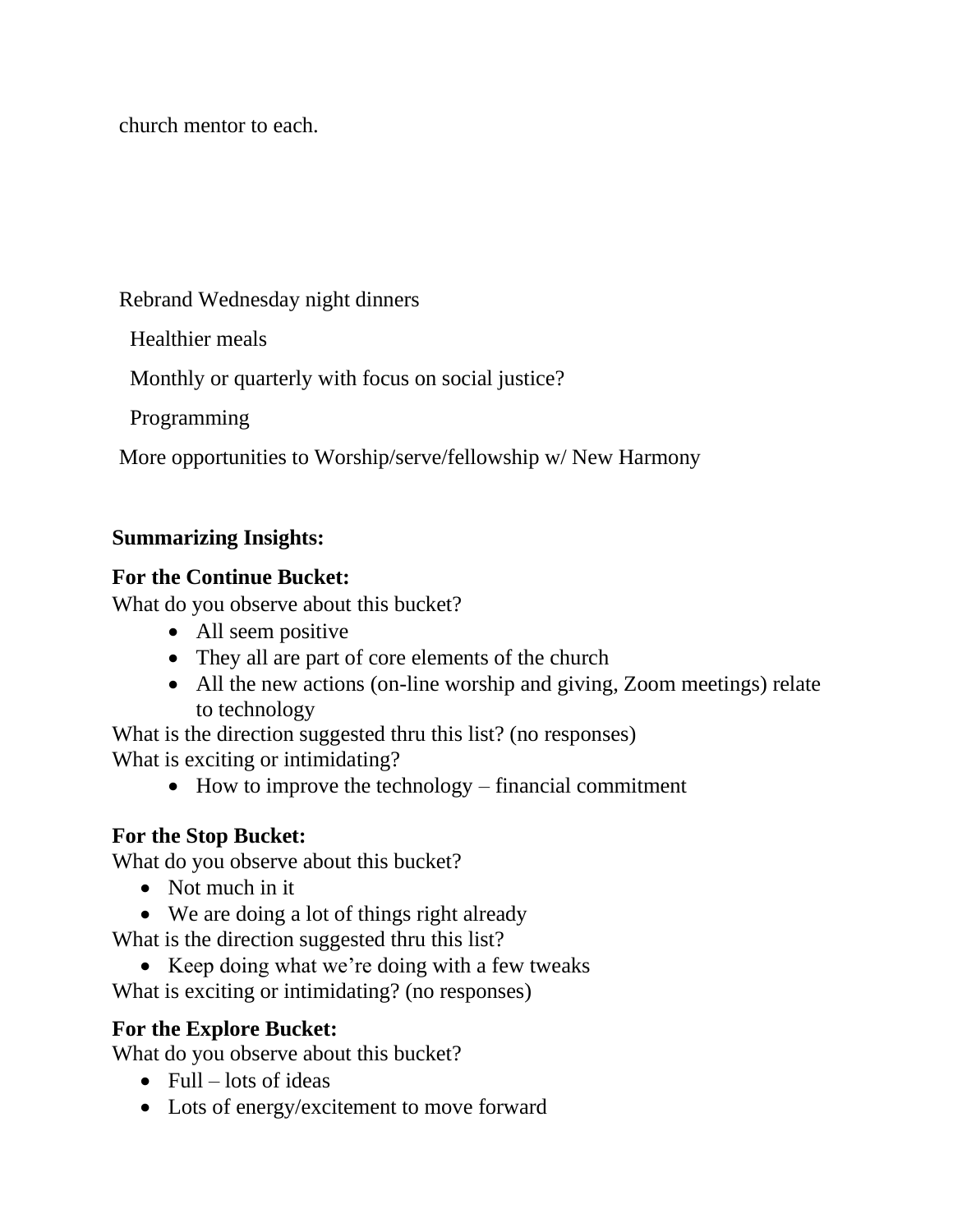• Lots of variety – different ideas for different people to explore What is the direction suggested thru this list?

• Lots of opportunities for growth

What is exciting or intimidating?

• Not intimidating

#### **QUESTION #4**

What is your primary takeaway from our group time today? What should be the direction of our church suggested by these buckets?

- Revitalizing children, youth, and families.
- Ensure the "pioneers" are taken care of.
- More pastoral/congregational care.
- Energizing and engaging worship to help us face the uncertainties of the new week.
- More connection time with each other to build relationships and share our lives.

#### **Additional Observations by Small Group Leader:**

- We really needed more than one hour to share our thoughts on buckets comprehensively.
- The group took the field work very seriously which generated a lot of discussion about ways we can make our church more involved in the lives of our congregation and those in our community.
- As the rain poured throughout the day, so the ideas and thoughts of the group members poured into our discussion questions for the night. It didn't take long to get some rather full buckets. Their ideas/comments are listed as they were shared and are not in any order/sequence of priority. Most of our group is 15+ year members of the church and have a firm memory of our history and the programs/practices that we have had in the past. You will sense some of that collective memory here. Everyone participated and shared. Everyone listened to the thoughts of others without offense or challenge. Our discussion as we clarified our responses to post in this log was cordial and clear. This is a great group. I have enjoyed being with them. Though, as a pastor, some of these thoughts hit at the core of my calling/ordination, I included them as presented, as instructed. Just be assured that everything said was done so with the best intentions and hopes for the church's long-term future and ministry.
- This really became a "brainstorming session" where people shared ideas and fed off each other's comments. It was great discussion!
- There was some confusion about the "stop" bucket whether it meant stopping things that are currently taking place (including things we started